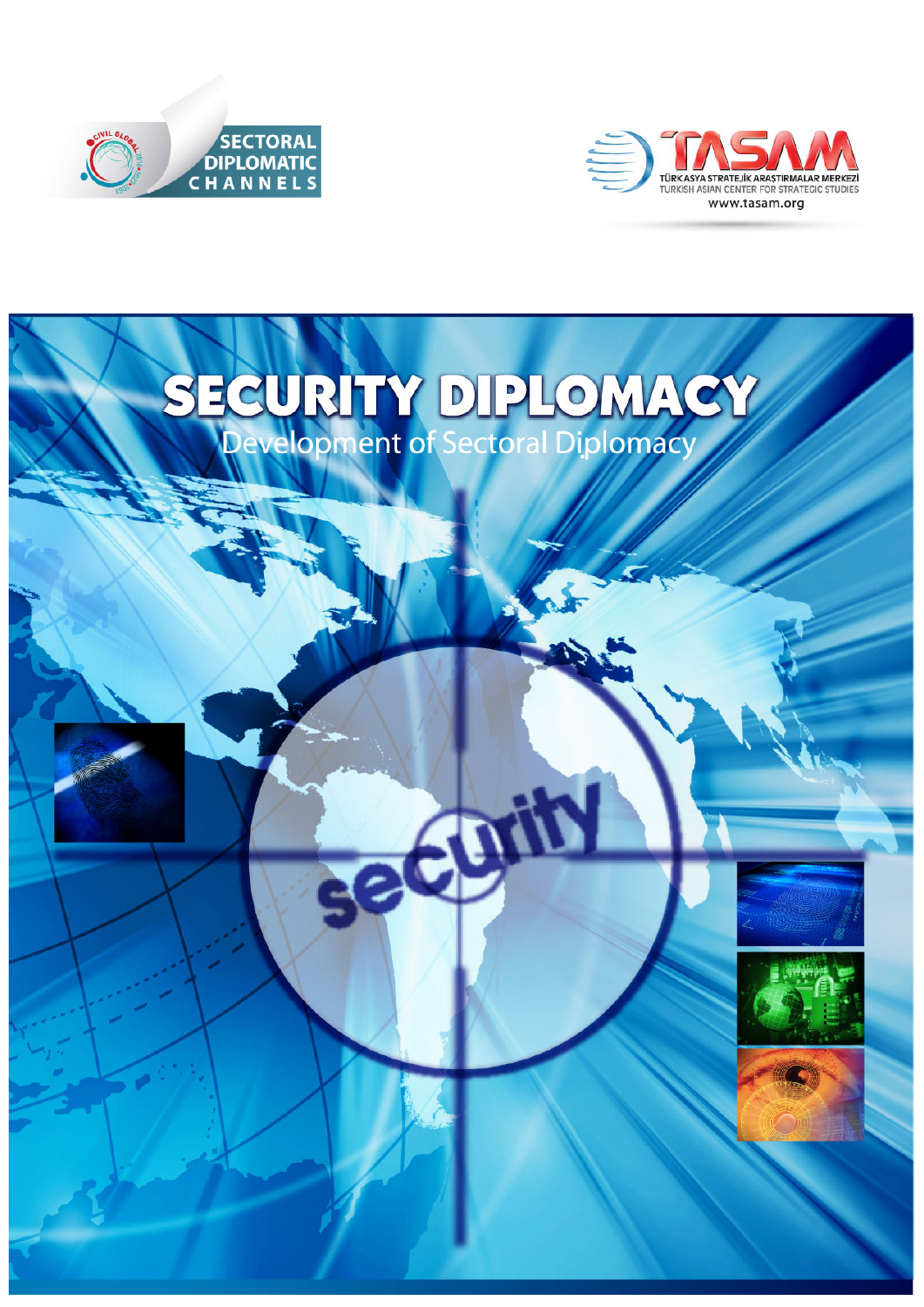



## **STRATEGIC VISION DOCUMENT SECURITY DIPLOMACY "Development of Sectoral Diplomacy"**

The most basic humanitarian requirements, which are the basis in the formation of a society, are nourishment, harboring and protection. The requirement of protection appears as the continuation and protection of state in the level of state. The basic parameter of modern period is the rational individual. The basic qualification of rational individual is the capacity to have talent of deciding alone for actualizing own profits. The reflection of the comprehension of rational profit over nation state that has begun to be shaped with 1648 Westphalia Peace; and has become a norm in Europe in 19<sup>th</sup> century, then in all over the world in 20th century has become the comprehension of **national profit**.

Today, it is accepted especially by realist paradigm that nation-states have a "state mind" in the base of the approach of national profit and states have been treating according to that mind. **The most inevitable profit of nation-state is the continuation and security of state. Also the diplomacy, which we can describe as an art of protect and save the continuation and security of state with non-combatant tools, is a concept and institution developing with nation-state.** 

Despite of all critics and innovation searches, the comprehension of realist security has been keeping on its dominance on the present international relations. Even lots of views, who criticize the realist comprehension, have been expressing that the realist approach towards providing the continuation and security of state has been unidimensional and insufficient; and has been in need of multidimensional approaches for sustainable security instead of finding the continuation and security of state unimportant.

In this context, it is seen that lots of sub working area such as human security, food security, water security, energy security under the title of security have been showed up. So, **"security diplomacy" can be defined as the coordination of all official - non-official, traditional - innovative diplomatic activities in the direction of guaranteeing the continuation of state, today.**

There has been a serious literature related with the security that has been the basic paradigm of international relations. Especially the Western countries have formed serious institutes, research centers and think tanks related with the issue. The studies about security also in Turkey have been in a level that can't be underestimated. However, developments experienced in political, sociological, economic and technological areas have been causing the security issue to gain a highly changeable and dynamic quality.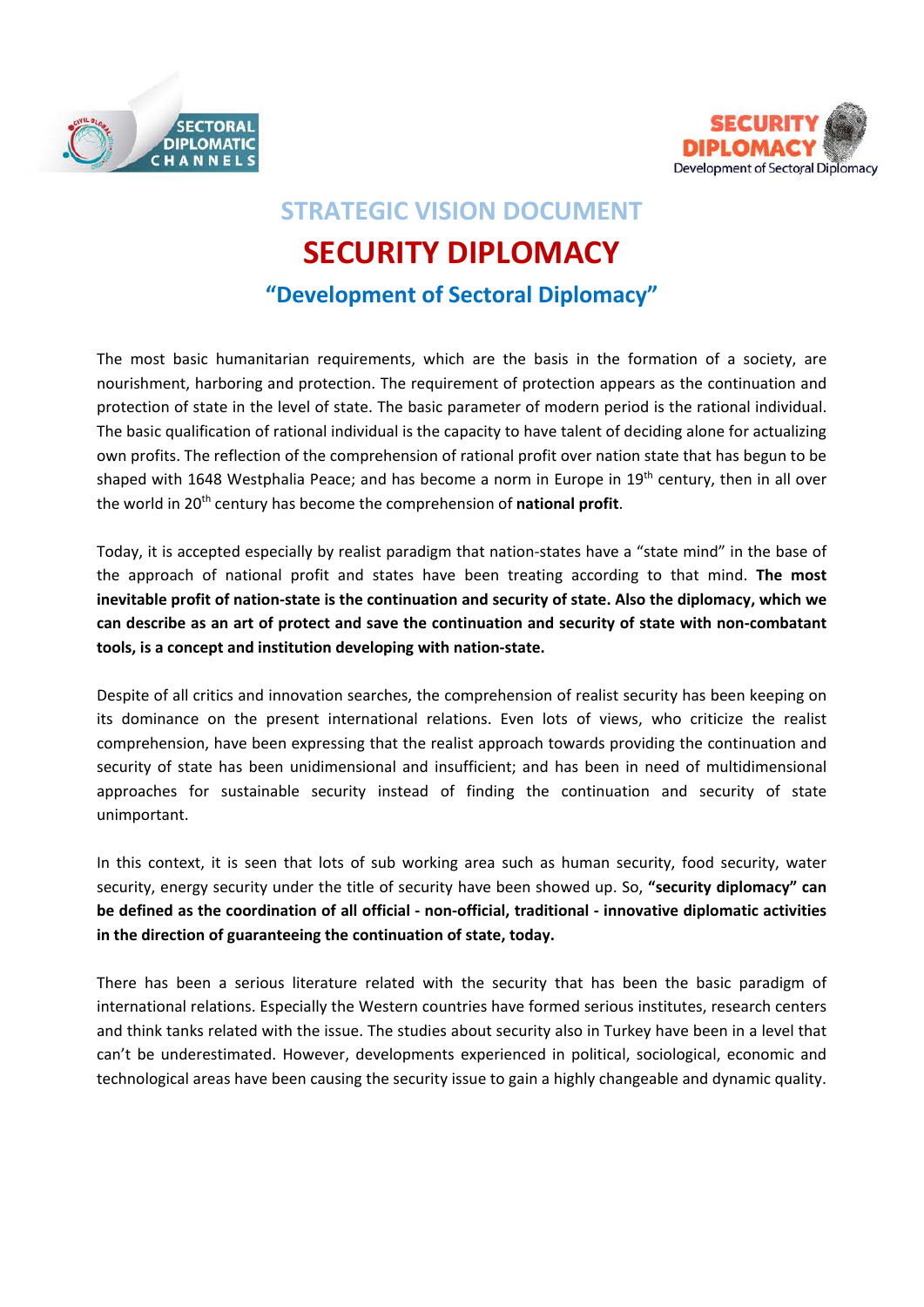



No matter how much wide, qualified and deepened the studies done in this area are, practical value of thoughts produced has been eroded in a very short process. So, there is a serious requirement for the stimulating and pioneering studies that follow the new developments about security and even that direct these developments.

One another point that should be paid attention is that the security is an issue on which official institutions have majorly worked till the recent periods. However, civil society has gained importance depending on technological, sociological and political developments; the opportunity of evaluating the issue only in official level has been disappeared. So, it has been an inevitable obligation for nongovernmental organizations and think tanks to concern closely with the security issue; to take a bridge function between public and state; and to maintain qualified studies**. The Studies of Security Diplomacy** has been aiming to contribute thinking production in need about the security area.

While the traditional security comprehension has been forecasting only militarily superiority and control both inside and out; today, the studies related with all kind of threats for the continuation of state have been in the focus of security studies. The issues such as food security, water security, energy security, humanitarian security etc. have been accepted as the issues which are directly related with the security and continuation of the state and regime. When the fact that the concept of diplomacy has also gained a multidimensional content has taken into the consideration, it is understood that it is supposed to take studies related with security diplomacy into a multidimensional frame.

Security diplomacy is important both for corresponding the security requirement of a country, and considering the anxieties related with the security by the countries whom are demanded for establishing fine relations. As the same with the comprehension of dominance, the perception of security is also mutual.

To feel in secure by a state depends on keeping the security perceptions high by others. While some states have been feeling the anxiety of a security deficit in the international area; it is impossible to think that system has been continuing stable and making the international peace permanent. So, security diplomacy is highly important according to the solution of conflicts and the development of peace.

New state nature and international system, which are shaped with soft and hard power; new sectoral diplomacy and security channels; development of power and justice; competition parameters of "micronationality, integration and unpredictability" will be the discussion topics in the studies of security diplomacy, in which the national and international security and management will be considered in different dimensions in the basis of "changing nature of state".

It is supposed to organize activities that bring sector representatives, bureaucrats, diplomats and academicians together while solving the problems related with the security diplomacy; to increase the activities of present security institutes and to establish new ones.